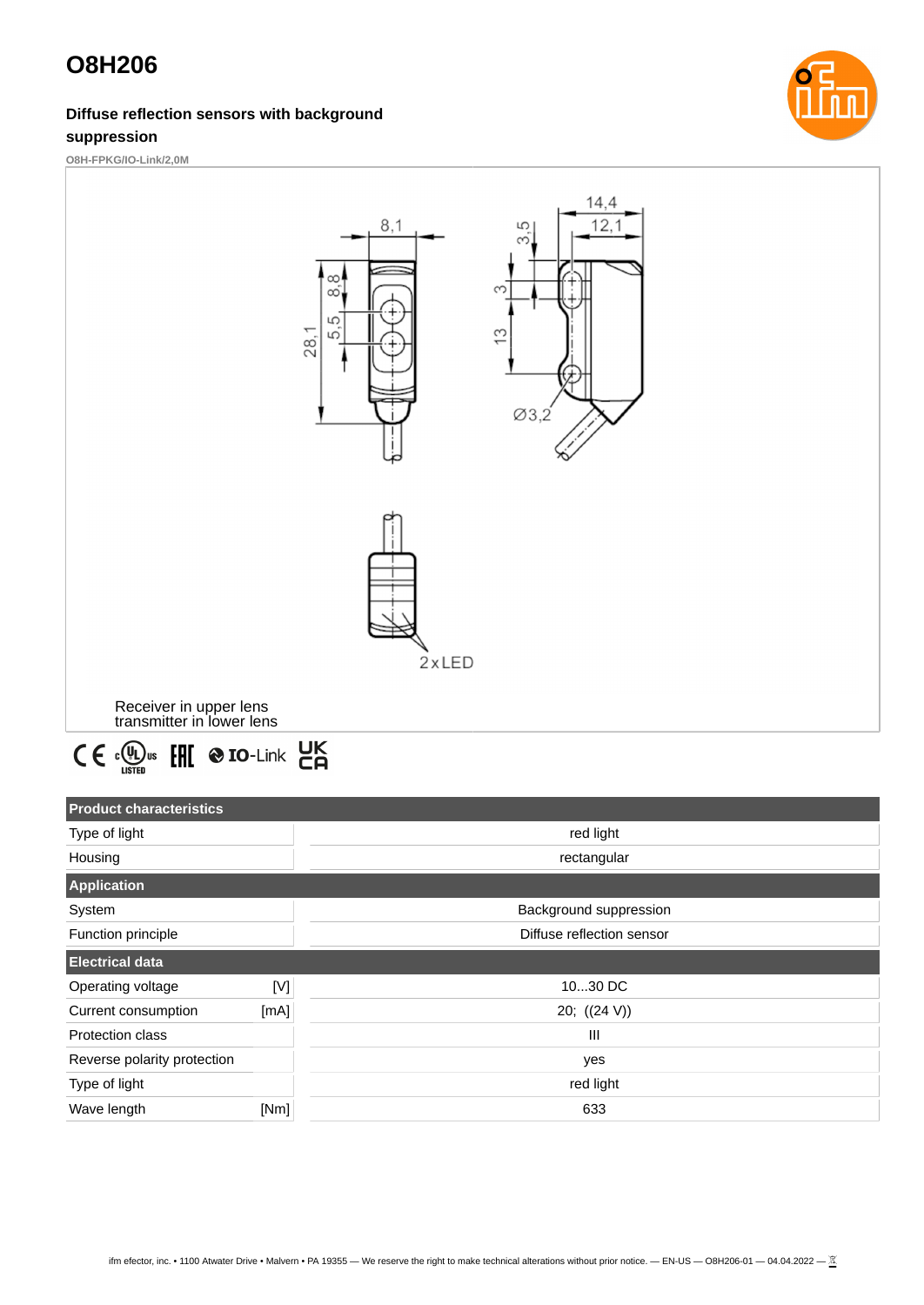### **Diffuse reflection sensors with background**

### **suppression**



**O8H-FPKG/IO-Link/2,0M**

| <b>Outputs</b>                                     |      |                                                                                                             |            |  |
|----------------------------------------------------|------|-------------------------------------------------------------------------------------------------------------|------------|--|
| Electrical design                                  |      | <b>PNP</b>                                                                                                  |            |  |
| Output function                                    |      | light-on/dark-on mode; (programmable)                                                                       |            |  |
| Max. voltage drop switching<br>output DC           | [V]  | 2.5                                                                                                         |            |  |
| Permanent current rating of<br>switching output DC | [mA] | 100                                                                                                         |            |  |
| Switching frequency DC                             | [Hz] | 1000                                                                                                        |            |  |
| Short-circuit protection                           |      | yes                                                                                                         |            |  |
| Type of short-circuit<br>protection                |      | yes (non-latching)                                                                                          |            |  |
| <b>Monitoring range</b>                            |      |                                                                                                             |            |  |
| Range                                              | [mm] | 130; (white paper 200 x 200 mm)                                                                             |            |  |
| Range on white object (90 %<br>remission)          | [mm] | 130                                                                                                         |            |  |
| Range on grey object (18 %<br>remission)           | [mm] | 530                                                                                                         |            |  |
| Range on black object (6 %<br>remission)           | [mm] | 529                                                                                                         |            |  |
| Range adjustable                                   |      | yes                                                                                                         |            |  |
| Max. light spot diameter                           | [mm] | 4                                                                                                           |            |  |
| Light spot dimensions refer to                     |      | at maximum range                                                                                            |            |  |
| Monitoring range final value                       | [mm] | 1080                                                                                                        |            |  |
| Background suppression<br>available                |      | yes                                                                                                         |            |  |
| <b>Interfaces</b>                                  |      |                                                                                                             |            |  |
| Communication interface                            |      | IO-Link                                                                                                     |            |  |
| Transmission type                                  |      | COM2 (38,4 kBaud)                                                                                           |            |  |
| IO-Link revision                                   |      | 1.1                                                                                                         |            |  |
| <b>SDCI</b> standard                               |      | IEC 61131-9                                                                                                 |            |  |
| <b>Profiles</b>                                    |      | Smart Sensor: Device Identification; Device Diagnosis; Teach Channel; Switching Channel                     |            |  |
| SIO mode                                           |      | yes                                                                                                         |            |  |
| Required master port class                         |      | A                                                                                                           |            |  |
| Min. process cycle time                            | [ms] | 3                                                                                                           |            |  |
|                                                    |      | Function                                                                                                    | bit length |  |
| IO-Link process data                               |      | process value                                                                                               | 8          |  |
| (cyclical)                                         |      | device status                                                                                               | 4          |  |
| IO-Link functions (acyclical)                      |      | binary switching information<br>application specific tag; operating hours counter; switching cycles counter | 1          |  |
|                                                    |      | Type of operation                                                                                           | DeviceID   |  |
| <b>Supported DeviceIDs</b>                         |      | default                                                                                                     | 535        |  |
| <b>Operating conditions</b>                        |      |                                                                                                             |            |  |
| Ambient temperature                                | [°C] | $-2560$                                                                                                     |            |  |
| Protection                                         |      | IP 65; IP 67                                                                                                |            |  |
|                                                    |      |                                                                                                             |            |  |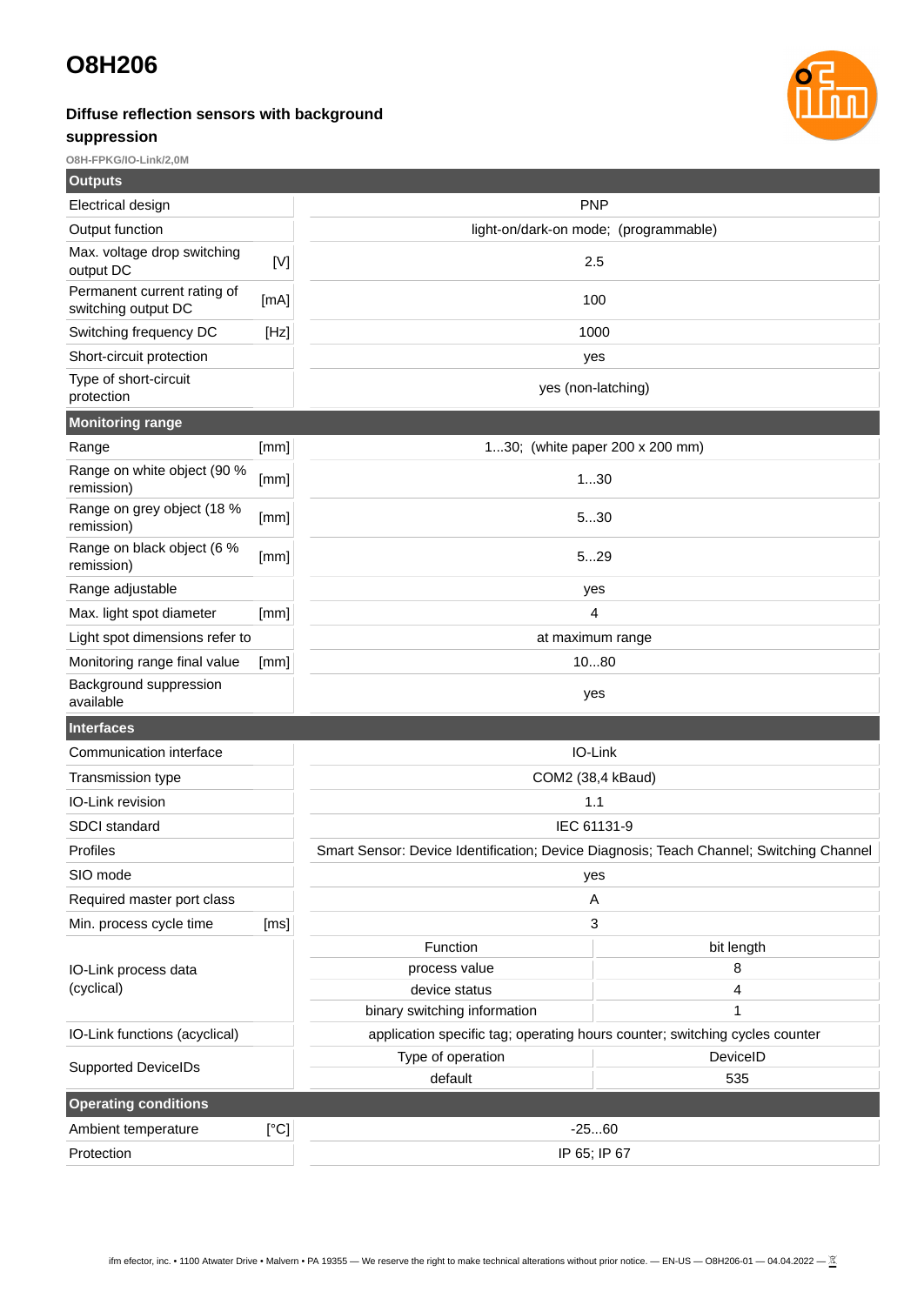#### **Diffuse reflection sensors with background**





**O8H-FPKG/IO-Link/2,0M**

| <b>Tests / approvals</b>                  |         |                                               |                         |  |  |
|-------------------------------------------|---------|-----------------------------------------------|-------------------------|--|--|
| <b>EMC</b>                                |         | EN 60947-5-2                                  |                         |  |  |
| <b>MTTF</b>                               | [years] | 757                                           |                         |  |  |
| UL approval                               |         | Ta                                            | $-2560 °C$              |  |  |
|                                           |         | Enclosure type                                | Type 1                  |  |  |
|                                           |         | voltage supply                                | Limited Voltage/Current |  |  |
|                                           |         | UL approval number                            | E016                    |  |  |
|                                           |         | File number UL                                | E174191                 |  |  |
| Mechanical data                           |         |                                               |                         |  |  |
| Weight                                    | [g]     | 38                                            |                         |  |  |
| Housing                                   |         | rectangular                                   |                         |  |  |
| <b>Dimensions</b>                         | [mm]    | 28.1 x 8.1 x 14.4                             |                         |  |  |
| Material                                  |         | housing: ABS; stainless steel (1.4404 / 316L) |                         |  |  |
| Lens material                             |         | <b>PMMA</b>                                   |                         |  |  |
| Lens alignment                            |         | Side sensing                                  |                         |  |  |
| <b>Displays / operating elements</b>      |         |                                               |                         |  |  |
|                                           |         | Switching status                              | 1 x LED, yellow         |  |  |
| <b>Display</b>                            |         | Power                                         | 1 x LED, green          |  |  |
| <b>Remarks</b>                            |         |                                               |                         |  |  |
| Pack quantity                             |         | 1 pcs.                                        |                         |  |  |
| <b>Electrical connection</b>              |         |                                               |                         |  |  |
| Cable: 2 m, PVC; 3 x 0.08 mm <sup>2</sup> |         |                                               |                         |  |  |
| <b>Contract Contract</b>                  |         |                                               |                         |  |  |

**Connection**



|           | Core colors : |  |  |
|-----------|---------------|--|--|
| <b>BN</b> | brown         |  |  |
| BK        | black         |  |  |
| <b>BU</b> | blue          |  |  |